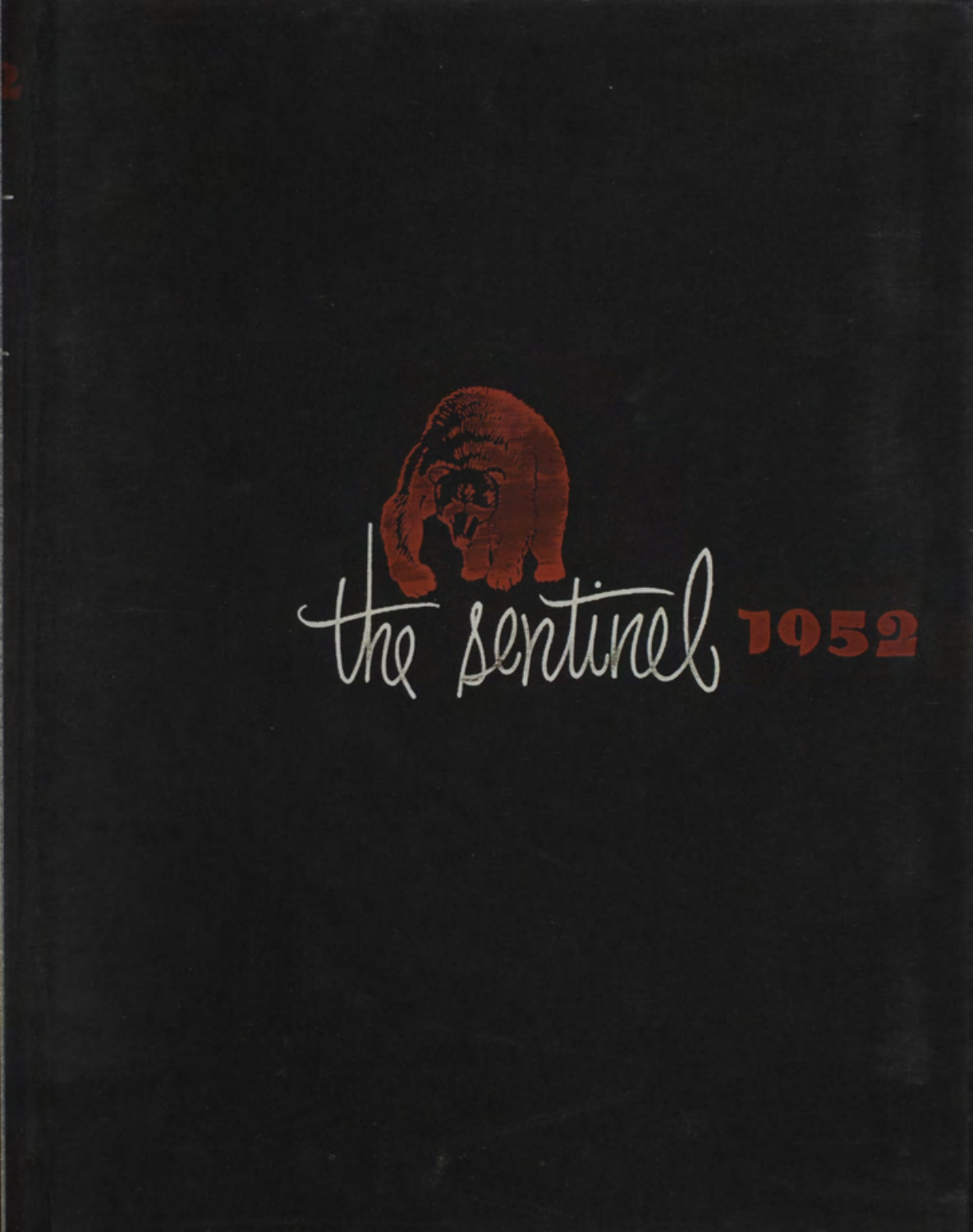

Accessive

 $\Delta \mathbf{r}$ 

Ski.

 $\label{eq:Ricci} \mathcal{E}(\mathbf{r}_i) = \mathcal{E}(\mathbf{r}_i) = \mathcal{E}(\mathbf{r}_i)$ 

×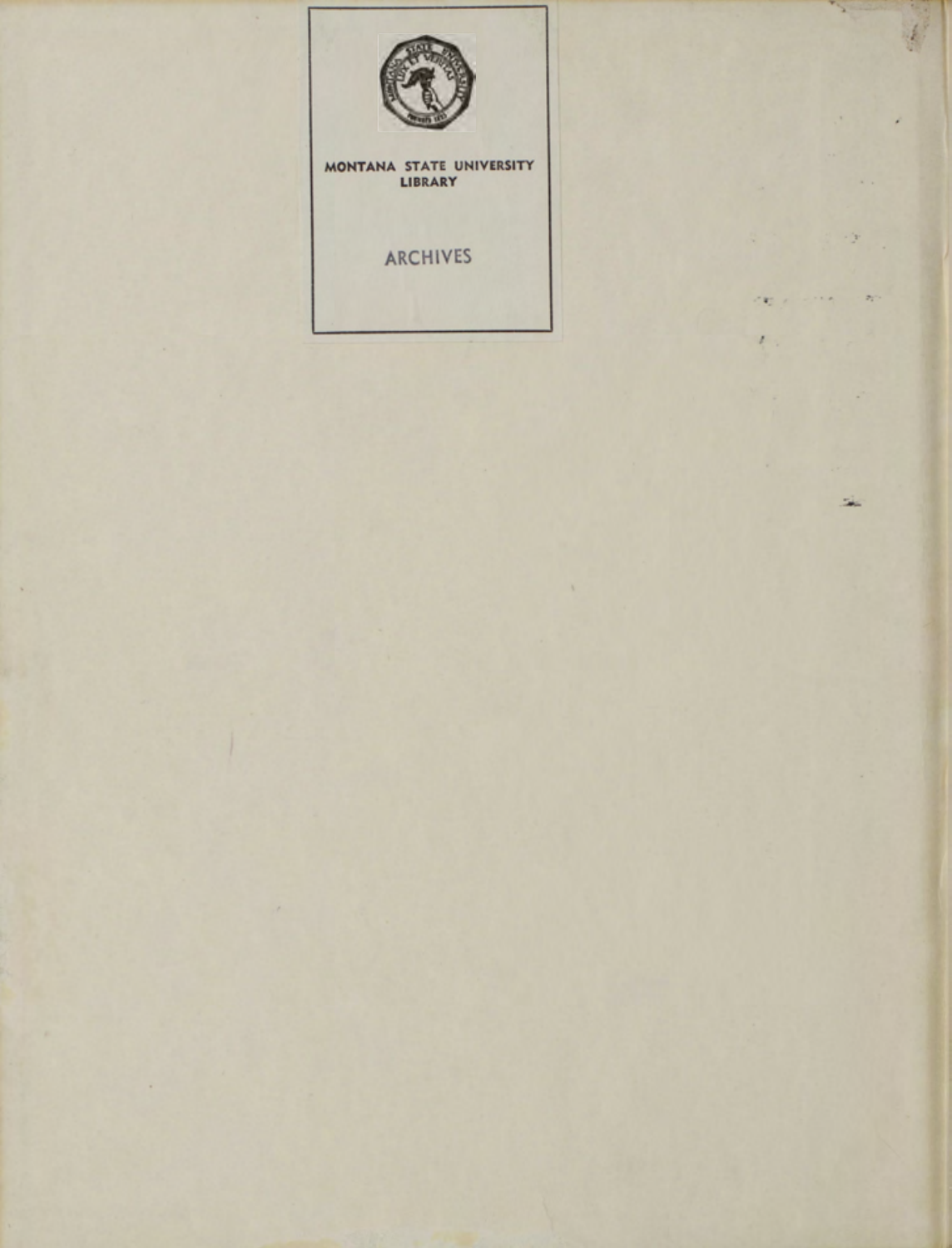#### DATE DUE

 $\mathbf{I}$ 

SEP 30 '52 12: AM

250

 $\mathcal{H}$ 

OCT 15 '52 9: PM

OCT 31'52 11: AM

NOV 13'52 11: AM CAN 29 '58 91 AM **BUL** 30'53 3: PM

OCT 5 '53 12: AM

#### 0CT 8'53 10: PE

OCT 15 '53 101 PM OCT 26 '53 10 PM

**ONDY 3 '53 101 PM**<br>FE 2 '54 101 PM

MY 18 '54 11 | AR

JUN 1 ~ '55 10: PM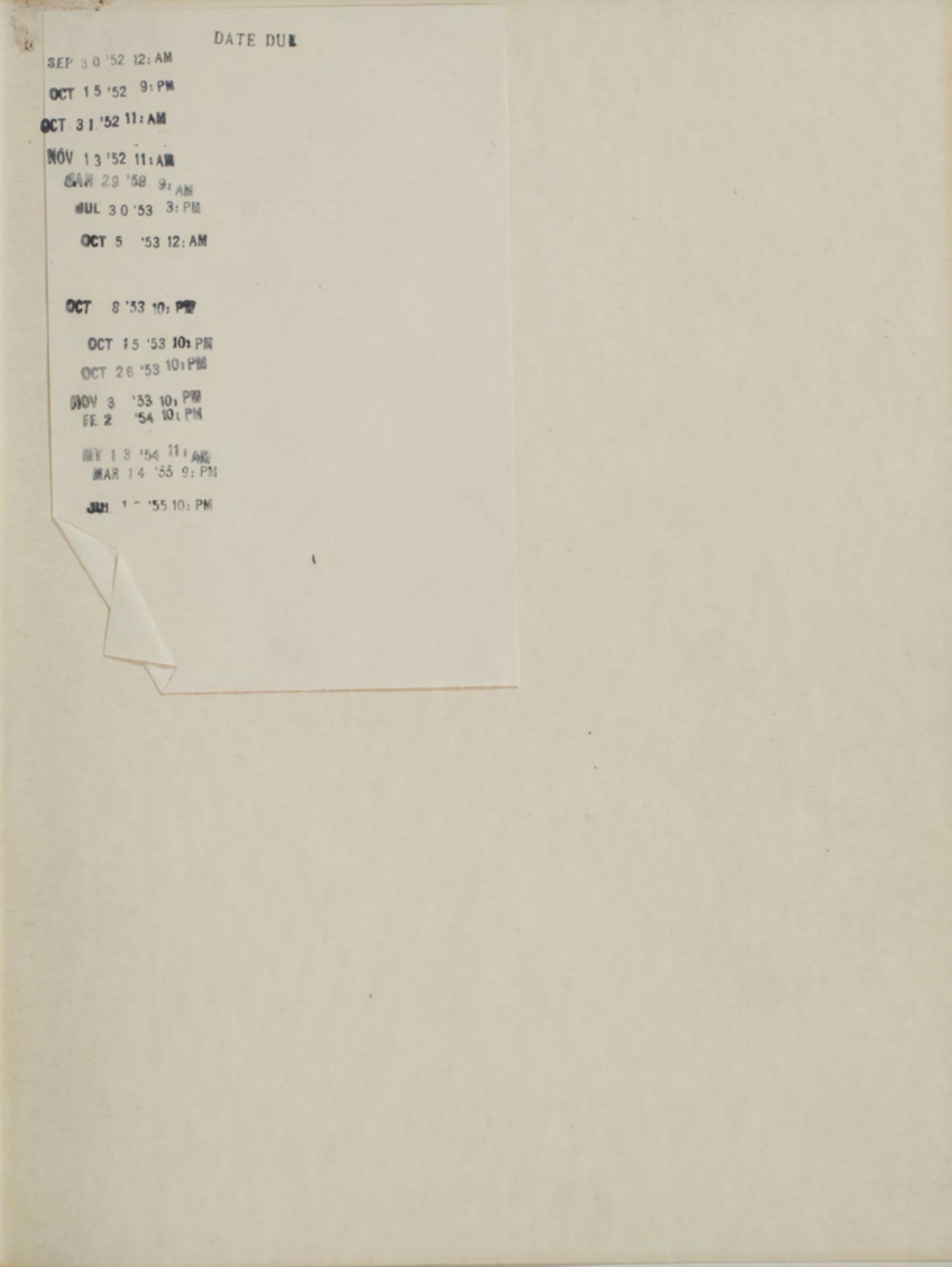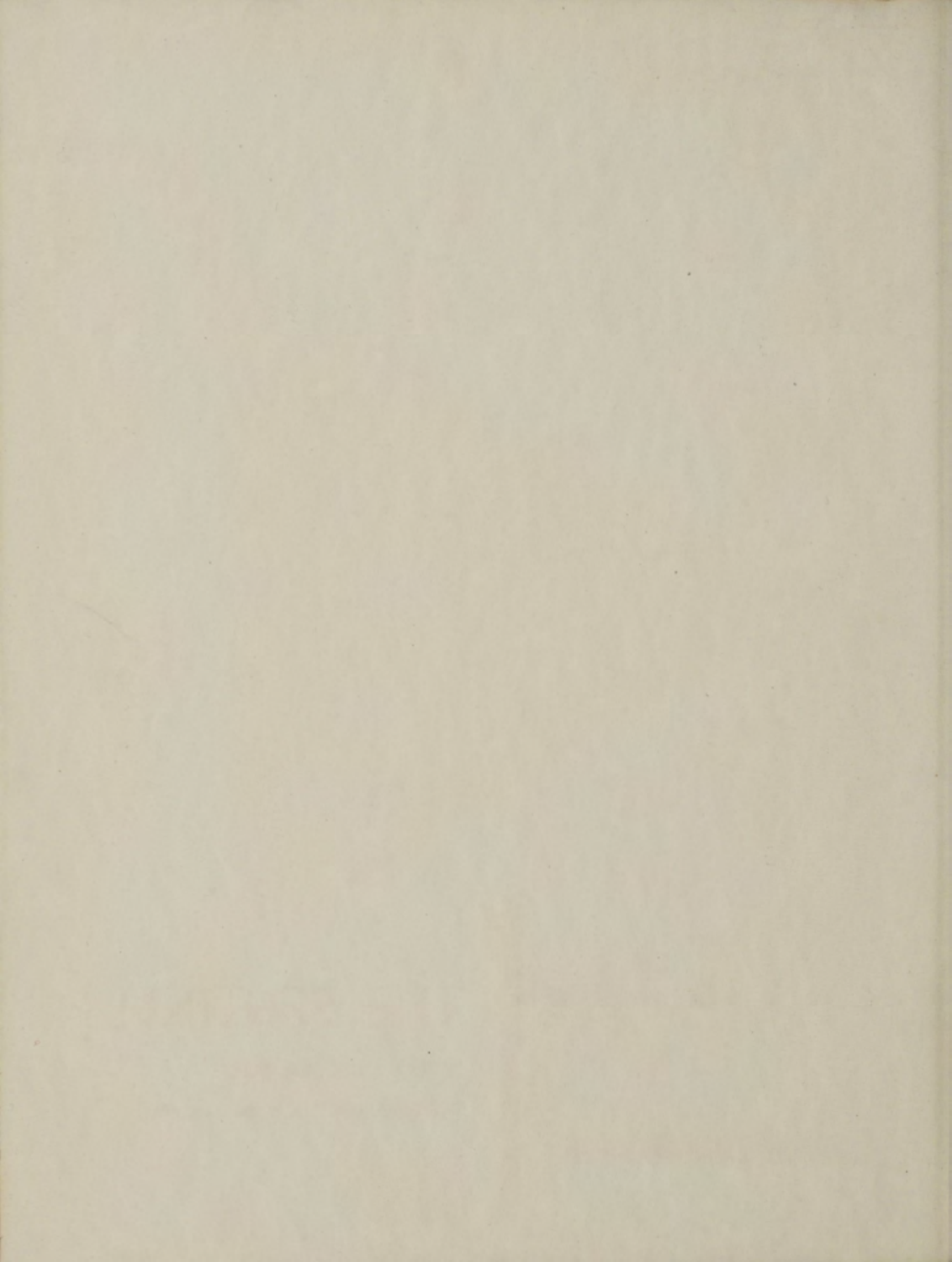## **THE SENTINEL**

ROBERT LINDBORG, Editor DOUGLAS ANDERSON, Business Manager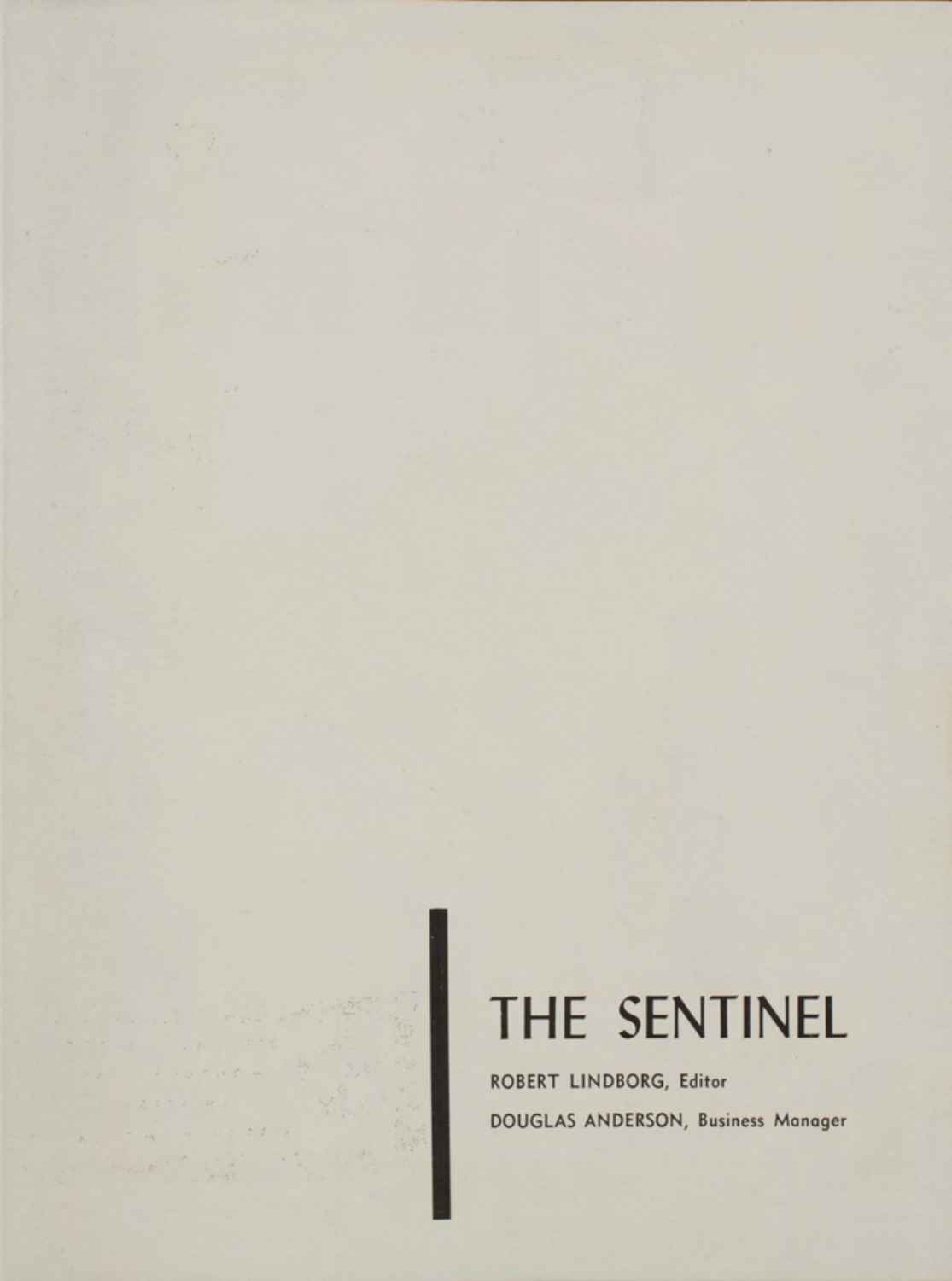



MONTANA

# 1952 *SENTINEL*



N/A TE M<sub>C</sub> **IVERSITY MIS TANA** 

PUBLISHED BY THE ASSOCIATED STUDENTS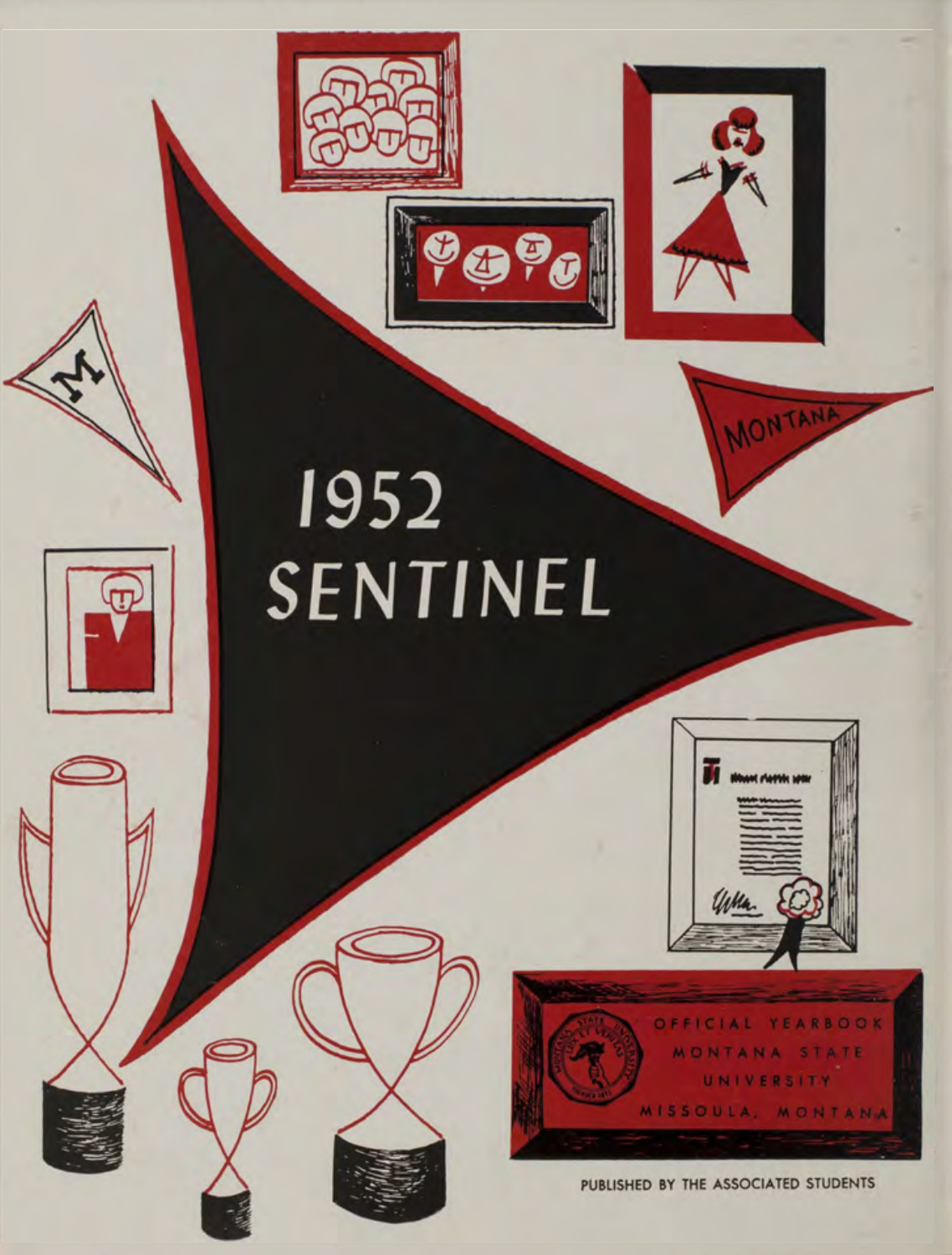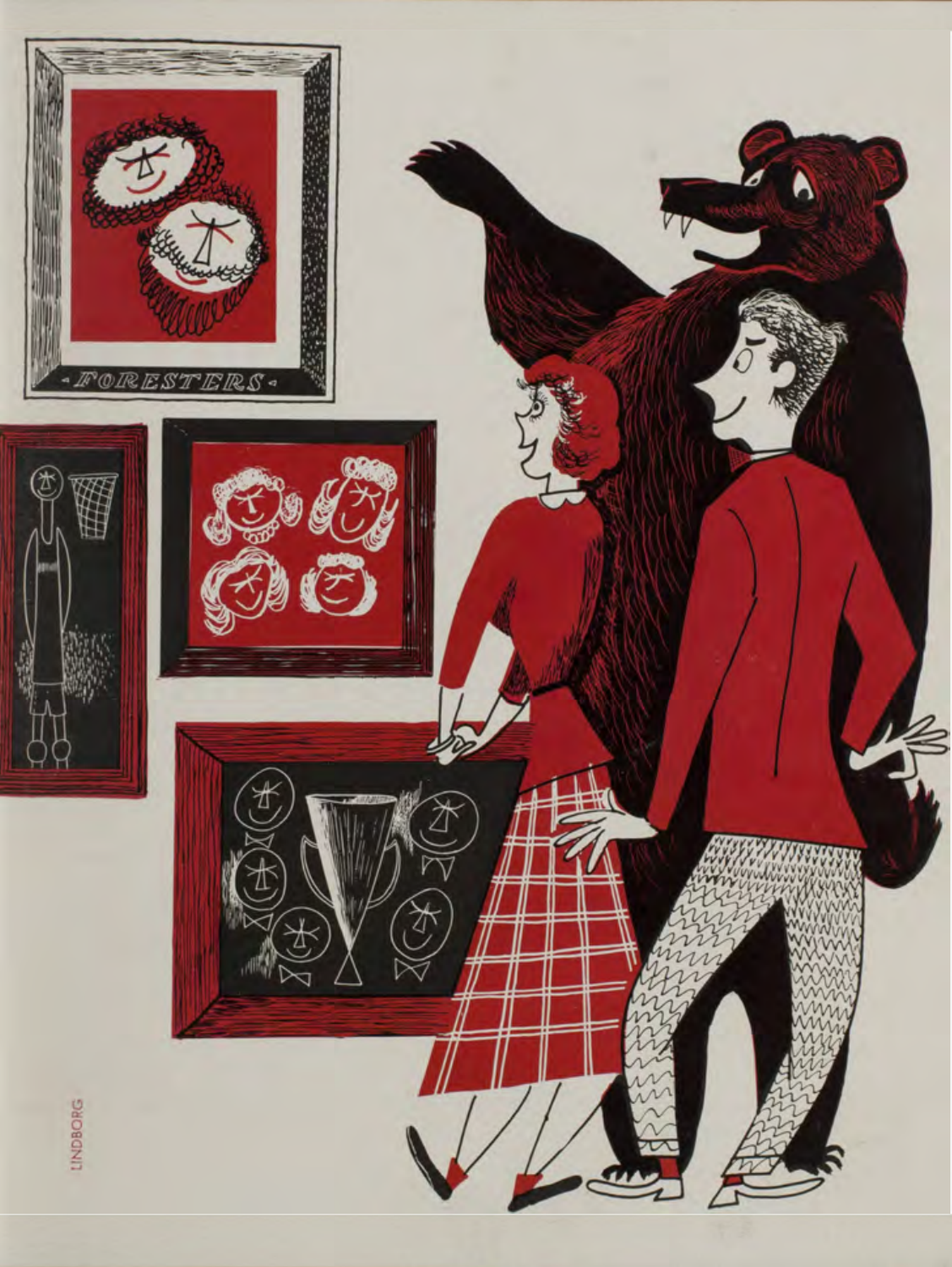

## DEDICATION

TO DR. CARL McFARLAND, Class of 1928, who on October 12th was in augurated the ninth president of Montana State University.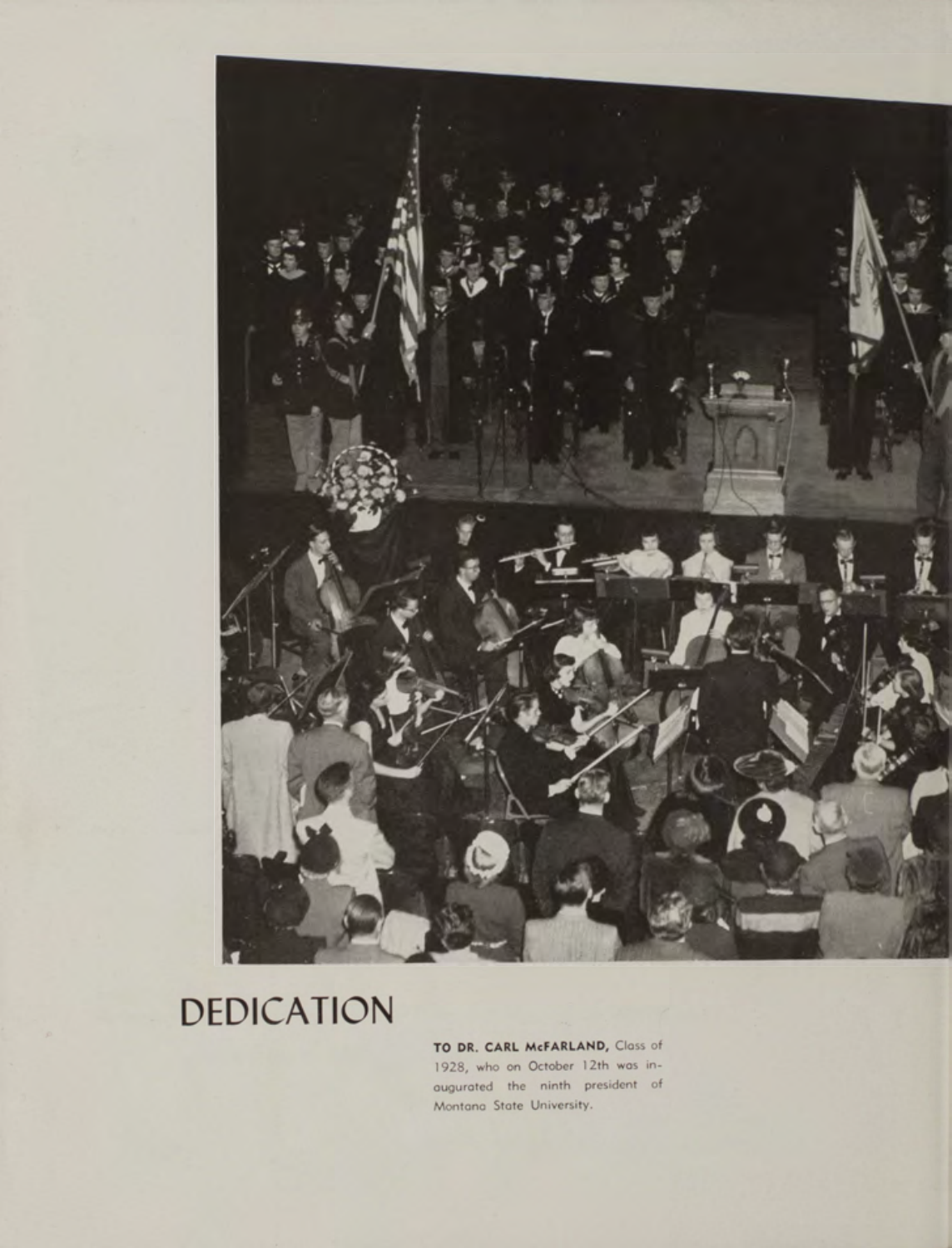

## CONTENTS

THE SCHOOL YEAR

SUMMER SESSION . . . ORIENTATION WEEK . . . HOMECOMING . . . FORESTER'S BALL . . . BARRISTER'S BALL . . . ABER DAY

ADMINISTRATION BOARD OF EDUCATION . . . ADMINISTRATION . . . FACULTY

STUDENTS SENIORS . . . JUNIORS . . . SOPHOMORES . . . FRESHMEN

STUDENTS ADMINISTRATION ASSOCIATED STUDENTS . . . ASMSU COMMITTEES . . . AWS

**PUBLICATIONS** KAIMIN . . . SENTINEL . . . MOUNTAINEER . . . FORESTRY KAIMIN

ARTS DRAMA . . . COMMITTEE CONCERTS . . . BAND . . . ORCHESTRA

HONORARIES § ORGANIZATIONS SPURS . . . BEARPAWS . . . SILENT SENTINEL . . . MORTAR BOARD

SPORTS VARSITY . . . . INTRAMURALS . . . . WOMEN'S ATHLETICS

LIVING GROUPS MEN'S AND WOMEN'S DORMATORIES - SYNADELPHIC HOUSE

**GREEKS** INTERFRATERNITY COUNCIL - PANHELLENIC - FRATERNITIES

#### **QUEENS**

HOMECOMING . . QUEEN OF HEARTS . . MARDI GRAS . . SIGMA CHI SWEETHEART . . MOONLIGHT GIRL . . MISS PHOTOGENIC

INDEX ADVERTISERS . . . FACULTY . . . STUDENTS . . . CLUBS